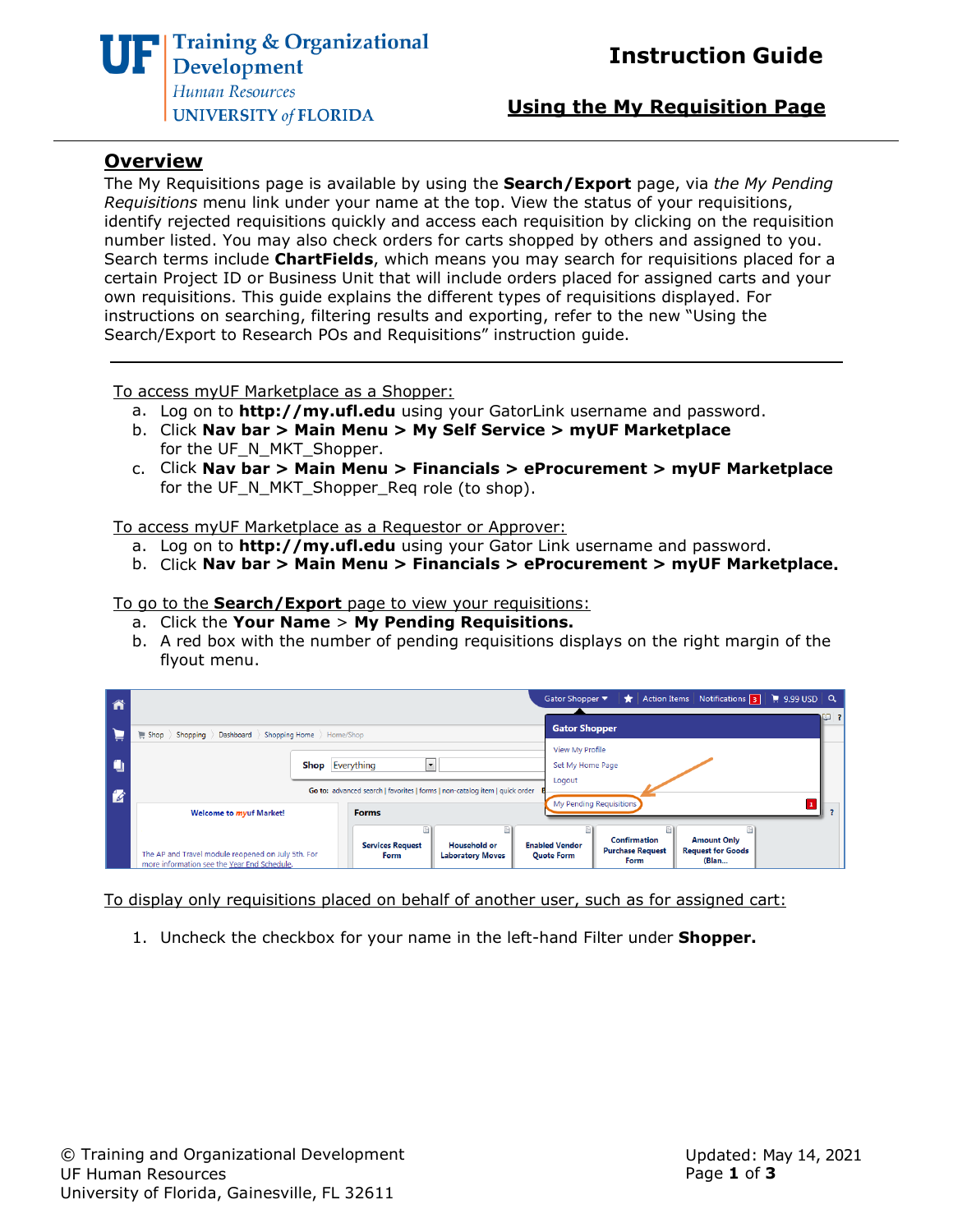**UF** Training & Organizational

## **Instruction Guide**

Human Resources **UNIVERSITY of FLORIDA** 

## **Using the My Requisition Page**

| ñ                        |                                       |                            |                               | Gator Shopper ▼           | $\star$              | Action Items Notifications 3 | $\approx$ 9.99 USD $\alpha$                |
|--------------------------|---------------------------------------|----------------------------|-------------------------------|---------------------------|----------------------|------------------------------|--------------------------------------------|
| $\blacksquare$           | Orders & Documents Search/Export<br>曲 | Search/Export $\sim$       | Search/Export                 |                           |                      |                              |                                            |
| ۹                        | start new search edit search          | Showing 1 - 1 of 1 results |                               | <b>All Dates</b>          |                      |                              |                                            |
| $\overline{\mathscr{L}}$ | <b>Filtered By</b>                    | Results per page 20  v     |                               | Sort by: Best match       | $\vert \cdot \vert$  |                              | $\triangle$ Page 1 of 1 $\triangleright$ ? |
|                          | Requisition<br>Type:                  | <b>Requisition No.</b>     | Supplier(s)                   | <b>Requisition Name</b>   | <b>Requisitioner</b> | <b>Requisition Date/Time</b> | <b>Requisition Total</b>                   |
|                          | Date Range: All Dates<br>[remove all] | ⊘ 718724                   | Santa Cruz Biotechnology Inc. | 2012-02-14 ufrequestor 03 | Gator Shopper        | 2/14/2012 4:26 PM            | 1,250.00 USD                               |
|                          | <b>Shopper</b><br>☑ dator Shopper     |                            |                               |                           |                      |                              |                                            |
|                          | <b>Workflow Status</b>                |                            |                               |                           |                      |                              |                                            |
|                          | $\overline{\mathbf{v}}$ Pending       |                            |                               |                           |                      |                              |                                            |
|                          | Save Search Export Search             |                            |                               |                           |                      |                              |                                            |

- 2. The page will instantly refresh itself and show all requisitions placed on behalf of other shoppers.
	- a. Filter by shopper by checking the checkbox by the shopper's name now listed in the filter under **Shopper.**

| Ã  |                                                       |                                                   | Gator Shopper                    |                           | Action Items   Notifications 3 | $\approx$ 9.99 USD $\sim$               |
|----|-------------------------------------------------------|---------------------------------------------------|----------------------------------|---------------------------|--------------------------------|-----------------------------------------|
|    |                                                       |                                                   |                                  |                           |                                | 2                                       |
| L  | Search/Export<br><b>I</b> Orders & Documents          | Search/Export $\triangledown$<br>Search/Export    |                                  |                           |                                |                                         |
|    | start new search edit search                          |                                                   |                                  |                           |                                |                                         |
| ÿ  |                                                       | Showing 1 - 20 of 84 results                      | <b>All Dates</b>                 |                           |                                |                                         |
| 14 | <b>Filtered By</b>                                    | Results per page 20                               | Sort by: Best match              | $\overline{\phantom{a}}$  |                                | Page $1 -$ of 5 $\blacktriangleright$ ? |
|    | Requisition<br>Type:                                  | <b>Requisition No.</b><br>Supplier(s)             | <b>Requisition Name</b>          | <b>Requisitioner</b>      | <b>Requisition Date/Time</b>   | <b>Requisition Total</b>                |
|    | Date Range: All Dates                                 | ● 1064232<br>Graybar Electric Company Inc         | <b>Testing FPFND</b>             | <b>Gator Requestor</b>    | 11/26/2013 1:09 PM             | 2.400.00 USD                            |
|    | fremove all1<br><b>Workflow Status</b>                | 2 1061108<br><b>Brvan Mehaffev</b>                | 2013-11-19 testreg10 02          | <b>Tester Requestor10</b> | 11/19/2013 1:27 PM             | 187.200.00 USD                          |
|    | $\overline{\mathsf{v}}$ Pending                       | 2 1061048<br>Clark Nikdel Inc.                    | 2013-11-19 testreg8 02           | <b>Tester Requestor8</b>  | 11/19/2013 1:12 PM             | 15,000.00 USD                           |
|    | <b>Export Search</b><br>Save Search                   | 2 1061052<br>Hughes Corporate Printing LLC        | notecards                        | <b>Tester Requestor3</b>  | 11/19/2013 1:11 PM             | 9.400.00 USD                            |
|    |                                                       | 2 1061107<br>NGI Capital Inc                      | 2013-11-19 testreg11 03          | Sherrita Denson           | 11/19/2013 1:08 PM             | 37,500.00 USD                           |
|    | <b>Refine Search Results</b><br>Ÿ.                    | 2 1061103<br>NGI Capital Inc                      | 2013-11-19 testreg11 02          | Sherrita Denson           | 11/19/2013 1:03 PM             | 37.500.00 USD                           |
|    | <b>Type</b>                                           | ● 1061020<br>Graybar Electric Company Inc         | 2013-11-19 testreg17 01          | <b>Tester Requestor17</b> | 11/19/2013 12:26 PM            | 47.000.00 USD                           |
|    | $\overline{\phantom{a}}$<br><b>Requisition</b>        | 2 1060995<br><b>Hughes Corporate Printing LLC</b> | 2013-11-19 testreg11 01          | Sherrita Denson           | 11/19/2013 12:14 PM            | 9,400.00 USD                            |
|    | <b>Date Range</b>                                     | 2 1061008<br><b>Brvan Mehaffev</b>                | 2013-11-19 testrea10 01          | <b>Tester Requestor10</b> | 11/19/2013 12:08 PM            | 187.200.00 USD                          |
|    | $\overline{\phantom{a}}$<br><b>All Dates</b>          | 2 1061002<br><b>Hughes Corporate Printing LLC</b> | Hughes envelopes 11.19.13        | <b>Tester Requestor3</b>  | 11/19/2013 12:03 PM            | 9.400.00 USD                            |
|    | $\overline{\mathbb{Y}}$<br><b>Supplier</b>            | 2 1061001<br><b>Hughes Corporate Printing LLC</b> | 2013-11-19 testreg4 01           | <b>Tester Requestor4</b>  | 11/19/2013 12:02 PM            | 9,400.00 USD                            |
|    | GE Healthcare (16)                                    | 2:1060976<br>Concord USA Inc                      | 2013-11-19 testreg8 01           | <b>Tester Requestor8</b>  | 11/19/2013 11:57 AM            | 10.795.00 USD                           |
|    | Mister Paper Inc (9)<br>Fisher Scientific Co LLC (7)  | 2 1059274<br>Concord USA Inc.                     | Concord Software ASAP for Jason  | <b>Gator Requestor</b>    | 11/19/2013 11:37 AM            | 10,795.00 USD                           |
|    | Bio Rad Laboratories Inc (4)                          | 1058672<br>Fisher Scientific Co LLC               | 2013-11-13 ufrequestor 04        | <b>Gator Requestor</b>    | 11/13/2013 1:52 PM             | 49.95 USD                               |
|    | <b>St Augustine Glided</b><br>[more]<br>Tours LLC (4) | 2 1058669<br><b>Fisher Scientific Co LLC</b>      | 2013-11-13 ufrequestor 03        | <b>Gator Requestor</b>    | 11/13/2013 1:40 PM             | 49.95 USD                               |
|    | Y6<br><b>Shopper</b>                                  | 2 1039507<br>Abba Construction Inc.               | Non-FLPTU Supplier in FLPTU form | <b>Gator Requestor</b>    | 10/1/2013 2:47 PM              | 2.00 USD                                |
|    | Gator Requestor (54)                                  | 2 1039505<br>Graybar Electric Company Inc         | 2013-10-01 ufrequestor 01        | <b>Gator Requestor</b>    | 10/1/2013 2:44 PM              | 10.00 USD                               |
|    | Marianne Preisler (9)<br>Karen Frank (3)              | ● 1037412<br>Graybar Electric Company Inc         | no enabled no contract           | <b>Gator Requestor</b>    | 9/25/2013 2:32 PM              | 1.00 USD                                |
|    | Sherrita Denson (3)                                   | 2 1036711<br>Mister Paper Inc                     | $9 - 24 - 2013$                  | <b>Gator Requestor</b>    | 9/24/2013 1:51 PM              | 2.219.79 USD                            |
|    | Tester Requestor3 (2)<br>[more]<br><b>Requestor</b>   | 2 1027982<br>Mister Paper Inc                     | <b>CRIS</b>                      | <b>Karen Frank</b>        | 9/3/2013 2:59 PM               | 6.68 USD                                |
|    | Gator Requestor (61)                                  | Results per page 20                               |                                  |                           |                                | Page $1 -$ of 5 $\triangleright$        |
|    | Marianne Preisler (9)                                 |                                                   |                                  |                           |                                |                                         |